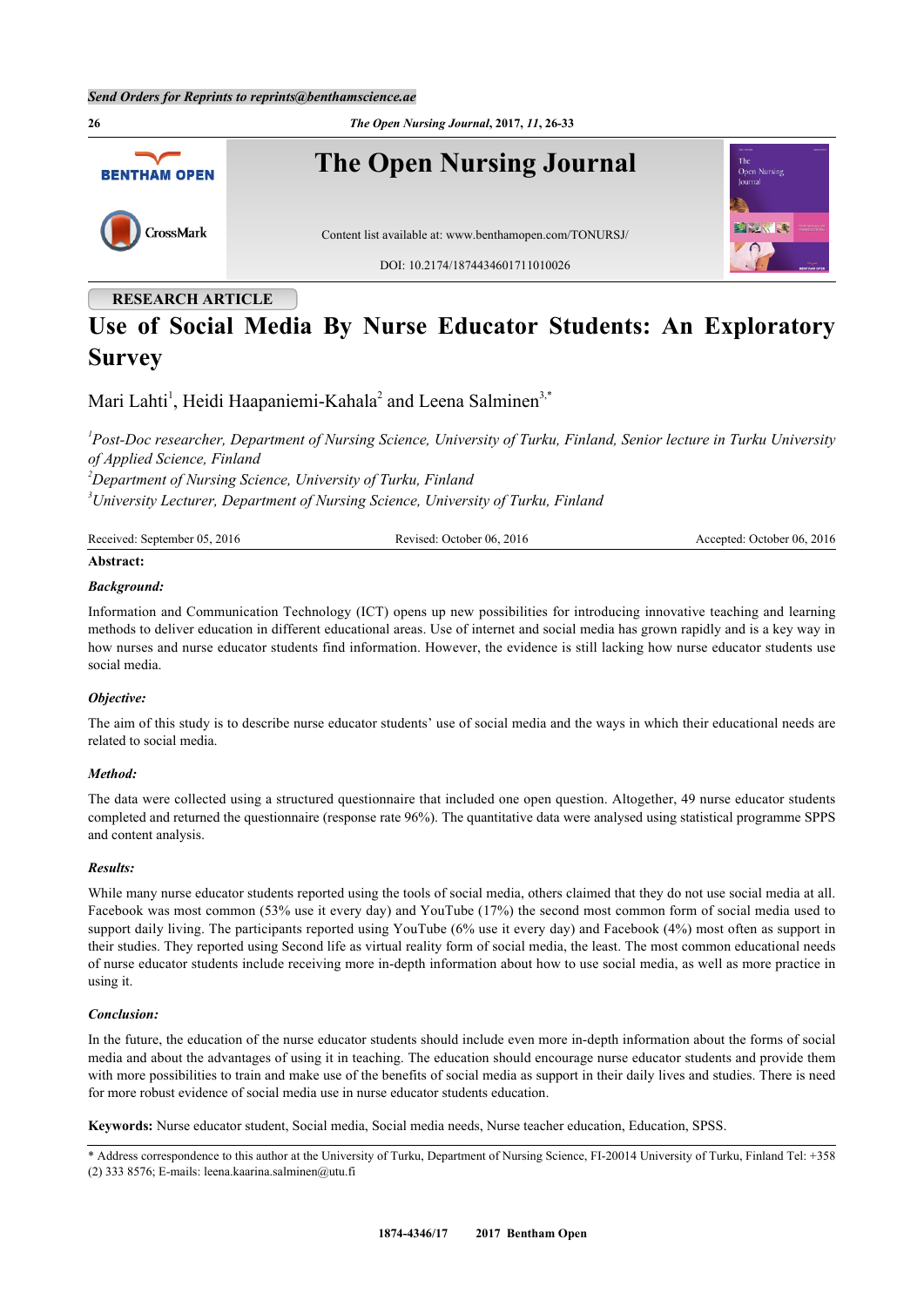# **INTRODUCTION**

Information and Communication Technology (ICT) opens up new possibilities for introducing innovative teaching and learning methods to deliver education in different educational areas [1]. It is being increasingly used in the field of education and provides a new way of delivering education in general [1 - [3\]](#page-6-0). New and advanced teaching methods have also been introduced in the field of health care and nursing of late. N[u](#page-6-0)rs[in](#page-6-1)g and also other health care students in fact tend to use the new forms of social media many hours a day [4, 5]. Social media was understood as a wider term including collaborative projects (*e.g.* user generated content, co[nt](#page-6-2)[en](#page-6-3)t communities, content sharing and social online networking sites), social networking meaning as Facebook, Twitter, YouTube, Instagram, blog, Wiki and chat. [6] Therefore, health care educators need to update their traditional pedagogical methods so that they conform more to t[he](#page-6-4) current era of technology [5, 7].

Internet use is fairly [co](#page-6-3)[m](#page-6-5)mon throughout Europe: in 2014, about 71% of Europeans reported that they use the Internet, whereas in the same year about 95% of Finnish adults said that they had used the Internet during the past three month period [8]. Two-thirds of adult Internet users report using social media websites. This number has increased dramatically o[ve](#page-6-6)r the last few years. [8] The Internet is a key way in which health care nurses find information: 83% claim that they use the Internet to find [in](#page-6-6)formation. But even still, the use of social media among nurses lags behind the average for all adults. Only 11% of nurses report using social media. [9] However, health care educators' use of social media in teaching is still limited [5, 10]. For example, social medi[a](#page-6-7) can be used as educational means by having reflective journal blogs or having [clo](#page-6-3)s[ed](#page-6-8) groups on Facebook to share learning experiences [[12\]](#page-7-0). Moreover, research related to use of social media in nurse educator students teaching and learning is lacking.

There are several new and advanced ways of using ICT and creating alternative teaching methods [13], which can be applied to nursing and health care education [14, 15]. Social media is one of these new ways of t[eac](#page-7-1)hing. Social media is defined by three elements: content, grou[ps a](#page-7-2)[nd u](#page-7-3)se of the Internet. Content can include text, pictures or videos published on Internet. Groups are the second important element in social media; they offer ways in which places where people can communicate with each other. The last element is the Internet itself: without the Internet there would be no social media. [16] Social media can also be defined by websites that allow individuals to have a public profile on an Internet websit[e an](#page-7-4)d communicate with other users that share a common website [17].

Social media tools such as YouTube, Facebook, blogs, wikis and Second Lif[e a](#page-7-5)re interactive communication tools that are easy to use and can be used in learning [13, 18]. YouTube is a form of social media that contains personal TV, video and music clips, which anyone can uplo[ad](#page-7-1) [[7\].](#page-7-6) Facebook is one form of social media, and it allows users to download videos, text and to communicate with on[e](#page-6-5) another. There are more than 120 million Facebook users daily. Clifton and Mann [7] have described the benefits of using YouTube in nursing education, arguing that YouTube allows nursing students t[o c](#page-6-5)ombine, compare and analyze their own ideas. It also brings out several different points of view, stimulates discussion and helps train both knowledge and critical thinking abilities [7, 19]. Also, Billings [18] argues that wikis and blogs have several good aspects to them, such as facilitating dialog [a](#page-6-5)[nd t](#page-7-7)he communicati[on b](#page-7-6)etween nursing students and educators. In addition, students can develop their team working skills and learn how to maximise the possibilities of teamwork with the help of the network communication offered by wikis [20]. In the Second Life, the student can be trained, for example, in decision-making [21]. Second life is part of Virt[ual](#page-7-8) reality (VR) which is a modern, experimental, computerised and real-time technol[ogy](#page-7-9) that uses visual graphics, sounds and other sensory input which creates an interactive computer world. [22]

The challenge for the future in higher ed[uca](#page-7-10)tion is that more focus should be placed on the educator's role and on the use of social media [23]. Social media presents new challenges for educators as today's students are increasingly using these new systems [and](#page-7-11) educators should be prepared to work with students who have an information-age mindset. For example, if educators are not aware of these modern forms of social media, it is difficult to understand and teach with using these modern teaching methods. Emphasis should be put on educator's level of engagement with social media use and social media should be a part of educator education qualifications. [11, 23] Furthermore, studies have reported that just as students are using different social media forms, educators are al[so](#page-6-9) u[sin](#page-7-11)g them in their personal life so they should be familiar to these methods and therefore to be able to adopt these to teaching routines as well. But even still, social media is rarely used in higher education teaching [5, 11].

There are also some concerning factors related to the u[se](#page-6-3) [of s](#page-6-9)ocial media in teaching. The existing social media tools were not originally developed for teaching purposes and especially for nursing education. [24.] Some disadvantages related to use of social media have also been reported. These disadvantages include rapid changes in the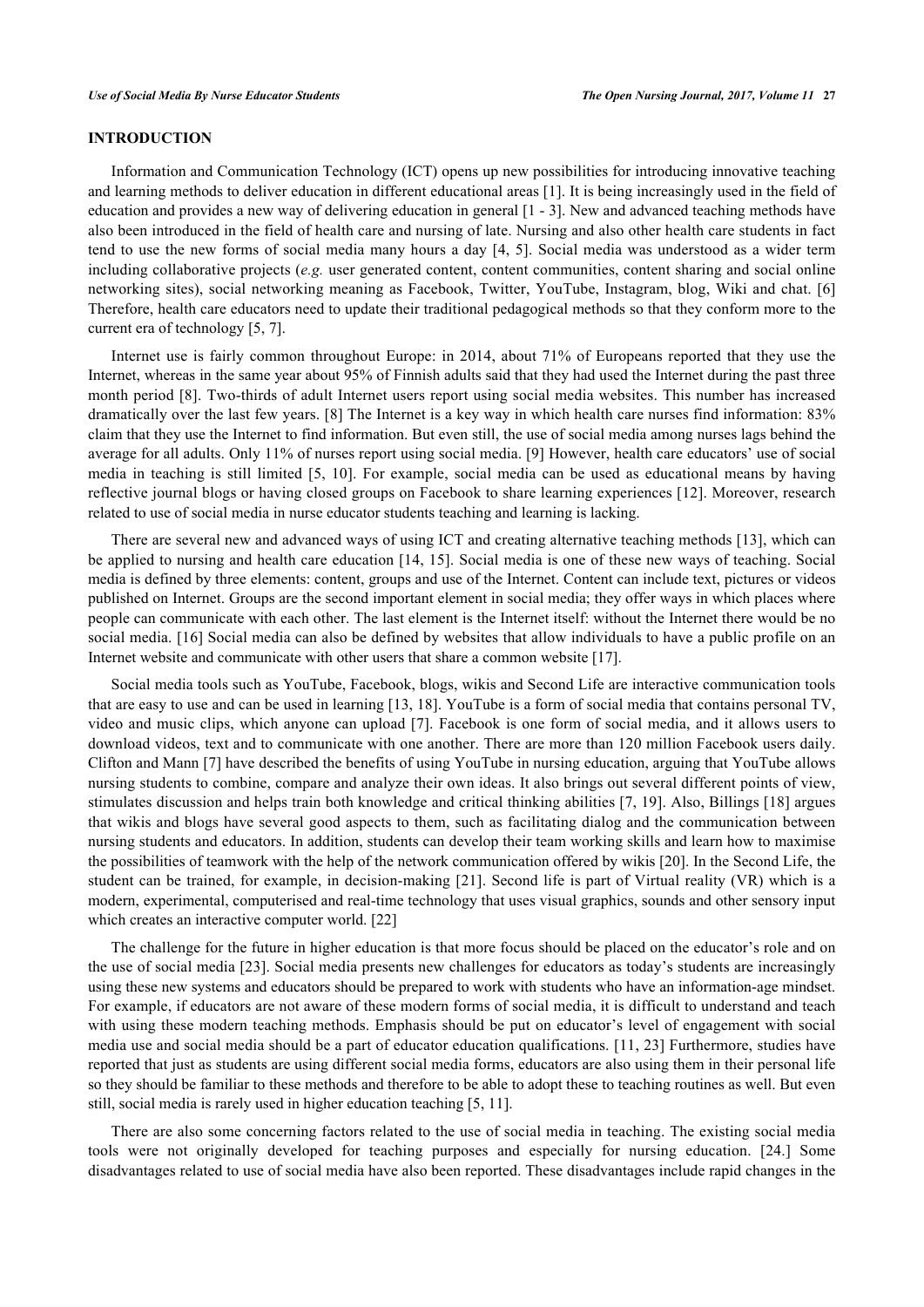format of social media and a lack of information on the effort needed so they could be used effectively in teaching and learning. [[23\]](#page-7-11) According to Nokelainen [[25\]](#page-7-12), the pedagogical usability of digital learning materials needs to be assessed, which also touches upon the use of social media tools in general. Nokelainen [[25](#page-7-12)] has described in his study one quite useful evaluation instrument which can be used as a quality measurement tool of social media or other digital learning material. There is also a lack of research on use of social media in teaching [[26](#page-7-13)], and particularly in the field of health care educators' education. To overcome the research gap, this study focuses on health care educator students" use of and educational needs regarding social media.

The aim of this study was to focus on nurse educator students' use of and educational needs regarding social media. The research questions were as follows: 1) How often do health care educator candidates use social media (*i.e.* blogs, wikis, Second Life, YouTube, Facebook) as support in their daily lives and studies? 2) What kinds of educational needs do the health care educator candidates have with respect to social media? The ultimate goal was to obtain information about the ways in which health care educator candidates use social media and, therefore, to develop the education for health care educators in relation to social media. To the best of authors' knowledge, this is the first study done exploring the nurse educator students' use of social media and needs related to it. This information can be used to implement new learning and teaching approaches and methodologies while developing nurse educator students' curricula's further.

In Finland, a nurse educator must have a master' s degree, three years of work experience in the health care system and 60 ECTS of pedagogic studies [[27](#page-7-14)]. In this study, the term 'nurse educator student' refers to a university student pursuing a master's degree with nursing science as a major subject, and health care (consists also nurse) education pedagogic studies, including the science of education, as a minor subject. They are qualified nurses or other health care professionals holding a college or polytechnic degree who are training to become educators of health care or nursing education.

# **MATERIALS AND METHODS**

#### **Design and Instrument**

A descriptive, cross-sectional exploratory survey design was used [[28](#page-7-15)]. The data were collected using a structured questionnaire, which was developed for this study and which is based on studies done in prior publications. The 'Health care educator students' use of and educational needs regarding social media' questionnaire (EDNESOME) consisted of three different parts: 1) socio-demographic variables (4 items: age, gender, level of education and previous education); 2) use of social media as support in their daily lives and for their studies (10 items); and 3) social media related educational needs (1 item: open question). A 5-point Likert scale was used to evaluate the use of social media in daily life and studies (1=use every day, 2= use every week, 3= use several times a month, 4= use seldom than once a month, and 5= do not use at all). In this study, the following social media forms were selected: blogs, wikis, Second Life, YouTube and Facebook. They were selected because they are the most popular forms of social media in Finland. The questionnaire was pilot tested with three health care educator students' before the data collection phase. Some items on the questionnaire were revised after the pilot study by clarifying meanings.

#### **Sample, Setting and Data Collection**

All of the health care educator students' selected for this study were from a single Finnish university  $(N=51)$ . The education lasts for three academic years to all students'. The data were collected at the end of the year 2010 separately for all three groups, which were at different levels in their education. The data were collected at the beginning of the lectures. Information about the study was given in oral and also in written form along with a cover letter before participants began filling in the questionnaire. Altogether, 49 nurse educator students' returned the questionnaire anonymously. The response rate was 96%.

#### **Data Analysis**

The data were analysed using the SPSS (Statistical Package for Social Sciences) programme (version 18.0) (SPSS Inc., Chicago, IL). First, the means, standard deviations, frequencies and percentages of the descriptive statistics were used to describe the participants` socio-demographic variables and the health care educator candidates' use of social media as support in their daily lives and studies. Second, Spearman's correlation was used to examine the correlations between the scale questions and background variables assess social media as support in the participants' daily lives and studies and the socio-demographic variables. In this study, p-values below 0.05 were interpreted as statistically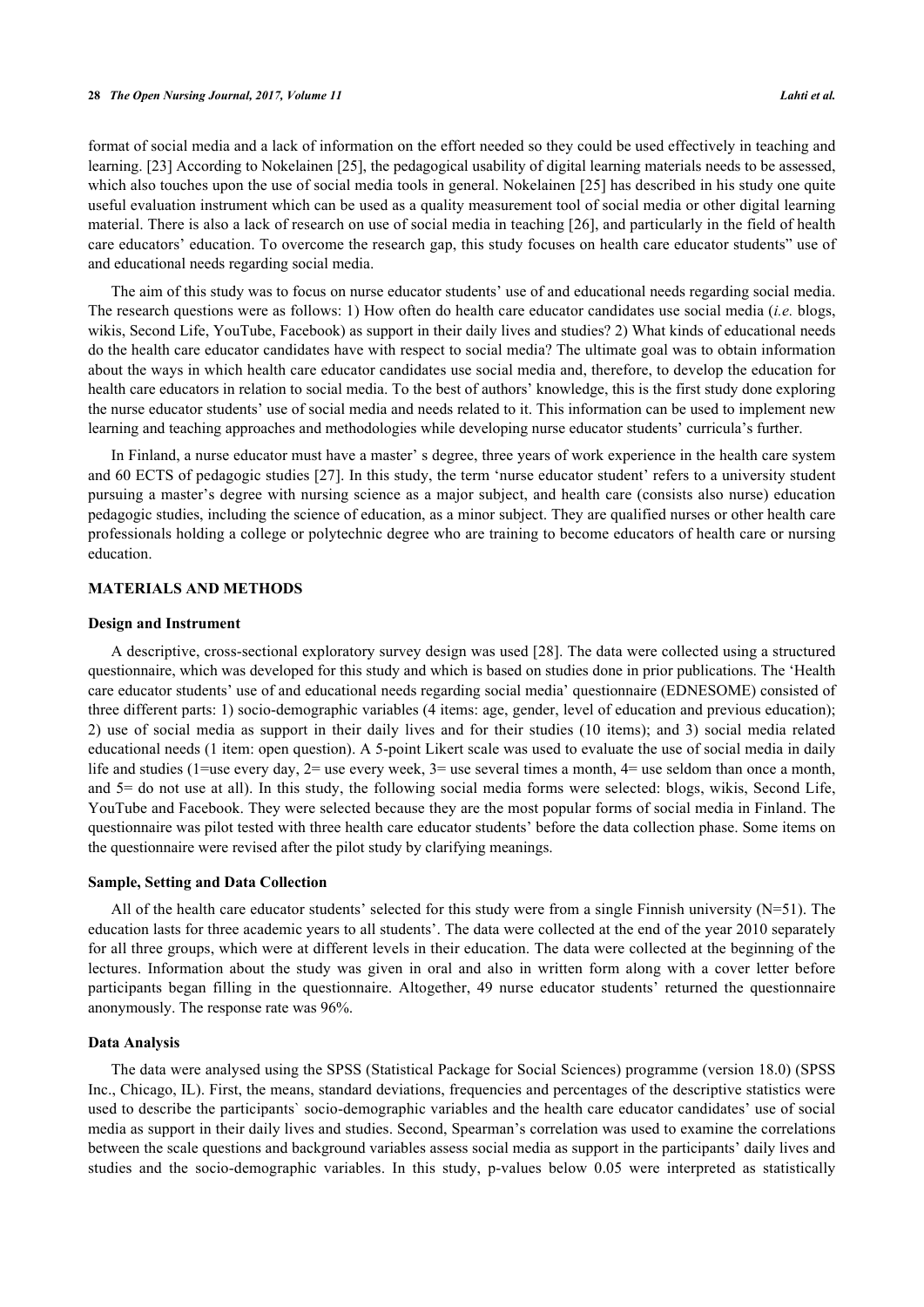significant [[28\]](#page-7-15); only statistically significant values are reported.

The answers to the open question describing participants' educational needs were assessed using content analysis [\[29](#page-7-16)]. The content analysis method used is described as follows. The units of analysis were single words, word pairs or sentences. First, the answers were recorded using Microsoft Word (2010). Second, the researcher became acquainted with the data by reading it. Third, the text was divided into meaning units and the meaning units were abstracted and labelled with a code. Fourth, the researcher sought the differences and similarities between the codes and sorted them into different subcategories. Finally, the researcher grouped the similar subcategories, named the main categories and quantified the results.

# **Ethical Considerations**

The basic principles of research ethics were followed at every stage of the study [[30,](#page-7-17) [31\]](#page-7-18). The permission to conduct the study was approved by the head of the department of the university. Participants received oral and written information about the purpose of the study and their rights. Participation in the study was voluntary and refusal did not affect the participants' education in any way. Completing the questionnaire was regarded as informed consent to participate in the study. The data were treated in confidence and participants' anonymity was ensured by encrypting the data during the analysis.

# **RESULTS**

# **Participants**

A total of 49 health care educator candidates participated in this study. More than 90% of the candidates were women. The mean age of the health care educator candidates was 36 years (SD 1.7 years). Twelve of the candidate had a double degree as, for example, a midwife and a nurse or a public health nurse and a general nurse. However, these particular job descriptions were registered as something other (as the public health nurses or as the midwives or as paramedics) than nurse, so it can be noted that 39 (80%) of the health care educator candidates´ were in fact nurses Table (**[1](#page-3-0)**).

# <span id="page-3-0"></span>**Table 1. The background factors of the respondents (N=49).**

| Variable                                                                                                                                   | n                               | $\frac{0}{0}$                    |
|--------------------------------------------------------------------------------------------------------------------------------------------|---------------------------------|----------------------------------|
| Age in years<br>$\leq$ 25<br>$26 - 35$<br>36-45<br>$\geq 46$                                                                               | $\overline{2}$<br>23<br>15<br>9 | 4<br>46<br>31<br>19              |
| Level of nurse educator education<br>1. academic year<br>2. academic year<br>3. academic year<br>other                                     | 14<br>16<br>18                  | 29<br>32<br>37<br>$\mathfrak{D}$ |
| Previous education<br>Nurse<br>Public health nurse<br>other:<br>(e.g. radiographer, midwife, paramedic, laboratory nurse, physiotherapist) | 27<br>14<br>8                   | 55<br>29<br>16                   |

# **Use of Social Media as Support in Daily Living and Studies**

The health care educator students' reported using social media in their daily lives and studies quite often. Facebook was the most common form of social media used as support in their daily lives: 26 (53%) candidates reported that they use it every day and seven students (14%) said they use it weekly. The candidates reported using Facebook less often to support their studies than they did as support in their daily lives Table (**[2](#page-4-0)**).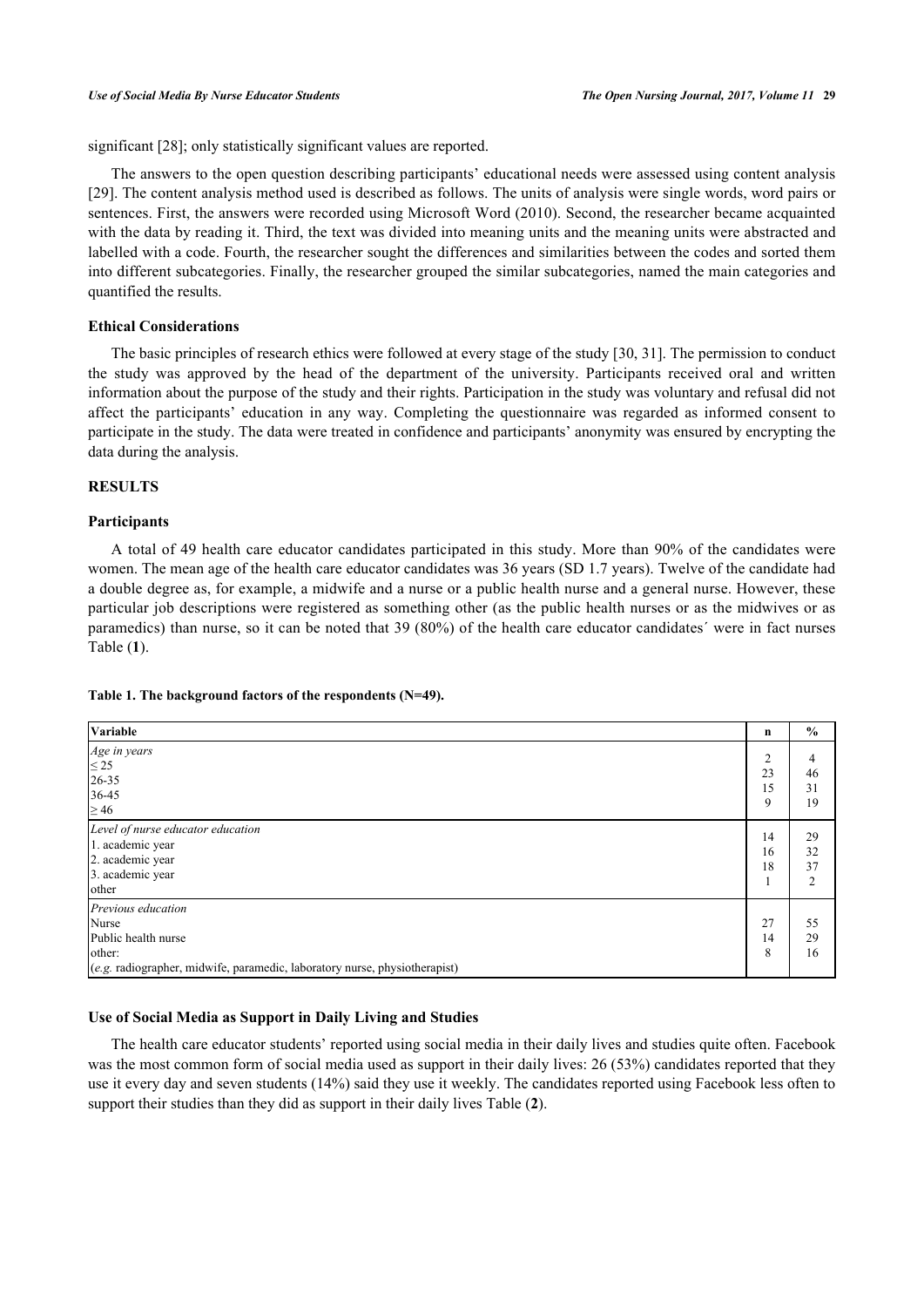| The use of social media form | scale                        | in daily living<br>n | in daily living in studies in studies<br>$\frac{0}{0}$ | $\mathbf n$    | $\frac{0}{0}$  |
|------------------------------|------------------------------|----------------------|--------------------------------------------------------|----------------|----------------|
| <b>Blogs</b><br>$n=45-46$    | Use every day                | 1                    | $\overline{2}$                                         | $\theta$       | $\Omega$       |
|                              | Use every week               | $\overline{4}$       | 9                                                      | 9              | 20             |
|                              | Use several times in a month | 5                    | 11                                                     | 10             | 21             |
|                              | Use less than once a month   | 6                    | 13                                                     | $\tau$         | 15             |
|                              | Do not use at all            | 29                   | 64                                                     | 20             | 43             |
|                              | Use every day                | $\overline{0}$       | $\theta$                                               | 1              | $\overline{2}$ |
| Wiki<br>$n=47-48$            | Use every week               | $\overline{7}$       | 15                                                     | $\tau$         | 14             |
|                              | Use several times in a month | 5                    | 11                                                     | 6              | 12             |
|                              | Use less than once a month   | 8                    | 17                                                     | 16             | 34             |
|                              | Do not use at all            | 27                   | 57                                                     | 18             | 38             |
|                              | Use every day                | 26                   | 53                                                     | $\overline{2}$ | 4              |
| Facebook<br>$n=46-49$        | Use every week               | $\overline{7}$       | 14                                                     | 8              | 17             |
|                              | Use several times in a month | $\overline{0}$       | $\mathbf{0}$                                           | $\tau$         | 15             |
|                              | Use less than once a month   | $\mathbf{1}$         | $\overline{2}$                                         | 3              | $\overline{7}$ |
|                              | Do not use at all            | 15                   | 31                                                     | 26             | 57             |
| YouTube<br>$n=47-49$         | Use every day                | 5                    | 17                                                     | 3              | 6              |
|                              | Use every week               | 11                   | 23                                                     | 3              | 6              |
|                              | Use several times in a month | 13                   | 27                                                     | 10             | 21             |
|                              | Use less than once a month   | 10                   | 21                                                     | 15             | 32             |
|                              | Do not use at all            | 9                    | 19                                                     | 15             | 32             |
| Second Llife<br>$n=43-44$    | Use every day                | $\mathbf{1}$         | $\overline{2}$                                         | $\mathbf{1}$   | $\overline{2}$ |
|                              | Use every week               | $\overline{0}$       | $\theta$                                               | $\mathbf{1}$   | $\overline{2}$ |
|                              | Use several times in a month | $\overline{0}$       | $\mathbf{0}$                                           | $\theta$       | $\theta$       |
|                              | Use less than once a month   | 3                    | $\tau$                                                 | 8              | 19             |
|                              | Do not use at all            | 40                   | 91                                                     | 33             | 77             |

<span id="page-4-0"></span>**Table 2. Health care educator students' use of social media as support in their daily lives and studies.**

Candidates also reported using YouTube quite often as support in their daily lives, although 19% of health care educator candidates (n=9) reported that they do not use it at all. While YouTube was reportedly the most often used form of social media as support in candidates' studies, fifteen candidates (32%) reported that they do not use it at all. Facebook was the second most common form of social media used in support of studies: 32% of the candidates (n=15) reported using Facebook every week or several times a month as support in their studies (Table **[2](#page-4-0)**).

Approximately 20% of the health care educator candidates  $(n=9)$  reported using blogs every week as support in their studies. However, more than  $60\%$  of the candidates ( $n=29$ ) reported that they do not use blogs at all as support in their daily lives. Candidates reported that they rarely use Second Life in their daily lives or studies. Almost all educator candidates (90%) reported that they do not use it at all (Table **[2](#page-4-0)**).

The health care educator candidates' age, gender, previous education or level of education was not statistically significant in terms of how often candidates use social media as support in their daily lives or studies (p>0.05).

#### **Educational Needs Related to Social Media**

The educational needs of health care educator candidates can be divided in three main categories: 1) competence at using social media in teaching, 2) practical examples of the use of social media and 3) practical training in the use of social media. Slightly more than half of the health care educator candidates (n=29, 60%) reported on their educational needs concerning the use of social media. Nearly a third of the candidates (n=15) brought up the fact that they are in need of versatile and more in-depth information about the different types of social media and about how to use them in teaching. The health care educator candidates wrote that they need in-depth information about wikis, blogs, Second Life, educational videos and Facebook. Also, the need for more information about copyrights, media education and arranging network courses was brought up in the responses (Table **[3](#page-5-0)**).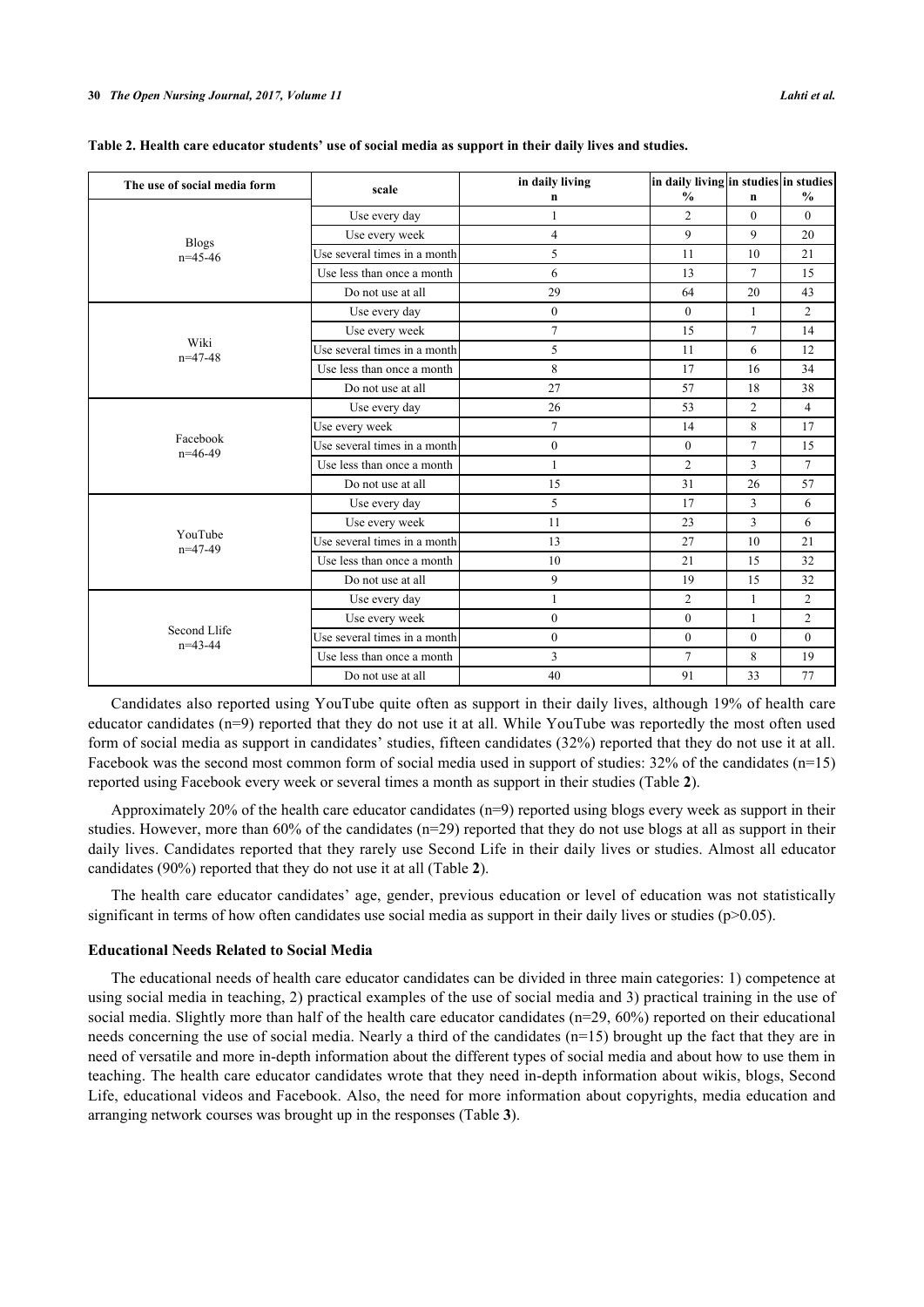| Educational needs related to social media     |  |
|-----------------------------------------------|--|
| Competence to use social media in teaching    |  |
| Practical examples of the use of social media |  |
| Practical training in the use of social media |  |

<span id="page-5-0"></span>**Table 3. Health care educator students´ educational needs as they relate to social media (n=29).**

The need for the practical examples of how to use social media was very clearly emphasised: every fifth candidate  $(n=10)$  brought up the fact that they would need more concrete examples of how to use social media in teaching and how the different methods can be utilised and evaluated. Furthermore, candidates hoped for tips and examples of how social media has been used in various teaching situations and teaching subjects. Participants also mentioned that there is a need to assess the pedagogical usability of social media as a teaching and learning method (Nokelainen, 2006). A little more than 10% of the health care educator candidates (n=6) brought up the fact that they need practical training in how to use social media (Table **[3](#page-5-0)**).

# **DISCUSSION**

The aim of this study was to focus on nurse educator students' use of and educational needs regarding social media. The nurse educator students reported using social media as support in their daily lives and studies, which reflects the fact that they currently make use of the many possibilities of social media. However, quite a few nurse educator student reported that they do not use certain social media tools at all. This can be due to the fact that those particular students' were not equipped to use them or did not have enough knowledge about the advantages of social media. When taking into account the growing popularity of virtual worlds, the fact that Second Life proved to be least popular form of social media was surprising. One of the reasons may be that nurse educator students' are not ready or do not have enough courage to use it. Also, Second Life is quite complicated to use and requires a time to learn to use it in *e.g.* teaching classes. The health care educator candidates should be encouraged to use Second Life more because, for example, it is one of the methods used to train people in decision-making [[21](#page-7-9)]. Also it can be used as a learning environment in distance learning in nurse educator education.

Educators need social media skills and, therefore, educator education could include more media education and teaching related to the different types of social media. In the future, nurse educator education should offer even more indepth information about the different types of social media, about the advantages of such media and how to use them in teaching. Moreover, educators need to find ways of getting inside the student's head to understand better how students use and think about these tools and clearly more research is needed here [[5,](#page-6-3) [32\]](#page-7-19). In addition, educator education should offer more training in the various types of social media and, in this way, encourage candidates to use social media as support in their daily lives and studies. For example, nurse educators should use YouTube more often in education because it increases nurse students´ knowledge and critical thinking skills[[7](#page-6-5)]. In addition, educator'need also to consider the educational theories that are relevant for the digital world. It is also important to include them in curriculum development and course design. [\[32](#page-7-19)]

The education for nurse educator students can be arranged so that it includes more social media and instructions how to use it. A learning diary in blog or wiki form, for example, could be one useful learning method in place of written seminar papers or examinations. Nurse educator students could practice their team-working skills with the help of wikis. According to previous studies [[18,](#page-7-6) [20\]](#page-7-8), blogs and wikis facilitate dialog and communication between students and educators [[18\]](#page-7-6), and wikis also develop students' team-working skills [[20\]](#page-7-8). One alternative to increase the presence of social media in education is to arrange optional courses that could be completed with the help of different types of social media, in which case the student would get more experience and training in how to use social media. In the future, it will also be important to develop nurse educators' teaching skills and traditional pedagogical methods to better meet the new technology demands.

The use of social media as support in health care educator candidates' daily lives and studies is still a fairly unexplored area. In general, social media has only been studied quite marginally; for example, there is a lack of research on how to use social media in teaching [[26\]](#page-7-13). Further studies are needed. There is also a need for future research among health care educators on how they use social media in teaching and how competent they are in using social media in teaching. Moreover, future studies might address the use of randomised, controlled trials to test the effectiveness of these new alternative teaching methods.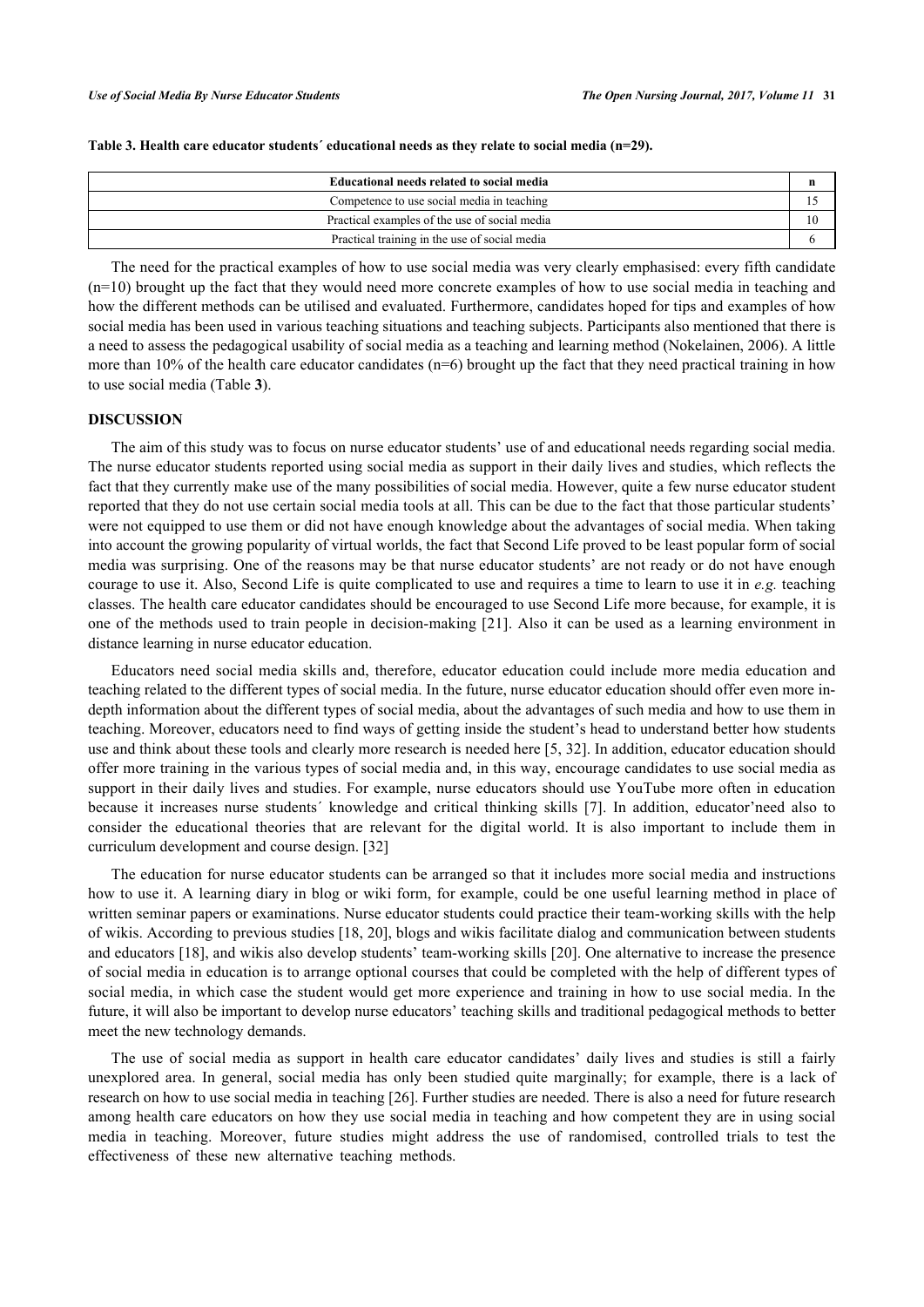# **Limitations**

There were some limitations in this study. First, the questionnaire was developed for this study, but in such a way that it might affect the reliability of the results [[28\]](#page-7-15). However, the questionnaire was feasible and should be tested and validated in the future with larger sample sizes. This study can be seen as a preliminary study that calls for further studies. Second, the sample size was small and collected from one university and this may affect to the generalization of the results [[28\]](#page-7-15).Third, in this study only a few forms of social media were studied, even though they were the most used social media tools.

# *Recommendations For Nurse Educator Education*

Based on the results, we make the following recommendations:

- Health care educator education should include more social media in teaching
- Health care educator education should include more possibilities to train, utilise and assess the benefits of social media as support for candidates in their daily lives and studies

#### **CONCLUSION**

This exploratory survey on nurse educator students' daily use of social media and educational needs for social media was supported by previous studies on the field. Similarities were found that nurse educator students' use social media on daily basis however some findings were novel and surprising *e.g.* that Second Life is not used that much even though there are need for use of new and innovative methods in teaching and learning. This study also emphasises the need for future education to be lifted in to next generation level. There is clear need to add the social media education and training into nurse educator education in near future. Moreover, there is need for future research on the field to show more preciously in what ways social media is used in nurse educator students education and how it could be transferred into their working life.

# **CONFLICT OF INTEREST**

The authors confirm that this article content has no conflict of interest.

#### **ACKNOWLEDGEMENTS**

Declared none.

# **REFERENCES**

- <span id="page-6-0"></span>[1] Union I. Communication from the Commission to the European parliament, the Council, the European Economic and social committee and committee of the regions. Brussels 2014.
- [2] Digital Agenda Assembly. Report from the workshop 08 "Mainstreaming e-Learning in education and training 2011. DAE action 6. Brussels.
- <span id="page-6-1"></span>[3] Commission of the European Communities. e-Learning - Designing tomorrow's education. Communication from the Commission 2000. Brussels.
- <span id="page-6-2"></span>[4] Kohtz C, Gowda C, Stockert P, White J, Kennel L. The use of Web 2.0 technologies. Nurse Educ 2012; 37(4): 162-7. [\[http://dx.doi.org/10.1097/NNE.0b013e31825a87b3](http://dx.doi.org/10.1097/NNE.0b013e31825a87b3)] [PMID: [22688876\]](http://www.ncbi.nlm.nih.gov/pubmed/22688876)
- <span id="page-6-3"></span>[5] Tuominen R, Stolt M, Salminen L. Social media in nursing education - the view of the students. Education Research International 2014. [\[http://dx.doi.org/10.1155/2014/929245](http://dx.doi.org/10.1155/2014/929245)]
- <span id="page-6-4"></span>[6] Kaplan A, Haenlein M. Users of the world, unite! The challenges and opportunities of social media. Bus Horiz 2010; 53: 59-68. [\[http://dx.doi.org/10.1016/j.bushor.2009.09.003\]](http://dx.doi.org/10.1016/j.bushor.2009.09.003)
- <span id="page-6-5"></span>[7] Clifton A, Mann C. Can YouTube enhance student nurse learning? Nurse Educ Today 2011; 31(4): 311-3. [\[http://dx.doi.org/10.1016/j.nedt.2010.10.004\]](http://dx.doi.org/10.1016/j.nedt.2010.10.004) [PMID: [21036430](http://www.ncbi.nlm.nih.gov/pubmed/21036430)]
- <span id="page-6-6"></span>[8] Internet World Stats. World Internet Users and Population Stats: 2014-2015. Available from: <http://www.internetworldstats.com/stats4.htm>
- <span id="page-6-7"></span>[9] Madden M, Zickuhr K. 65% of online adults use social networking sites-2015. Available from: [http://pewinternet.org/ Reports/2011/ Social-](http://pewinternet.org/Reports/2011/Social-Networking-Sites.aspx)[Networking-Sites.aspx.](http://pewinternet.org/Reports/2011/Social-Networking-Sites.aspx)
- <span id="page-6-8"></span>[10] Kovac N. New Study Highlights Social Media Use Among Nurses 2010.
- <span id="page-6-9"></span>[11] Comprehensive Report Also Sheds Light on Social Media Behaviors of Physicians 2015. Available from: [http://www.prweb.com/](http://www.prweb.com/releases/Nicholson_Kovac/Healthcare_Study/prweb3646144.htm) [releases/Nicholson\\_Kovac/Healthcare\\_Study/prweb3646144.htm](http://www.prweb.com/releases/Nicholson_Kovac/Healthcare_Study/prweb3646144.htm)